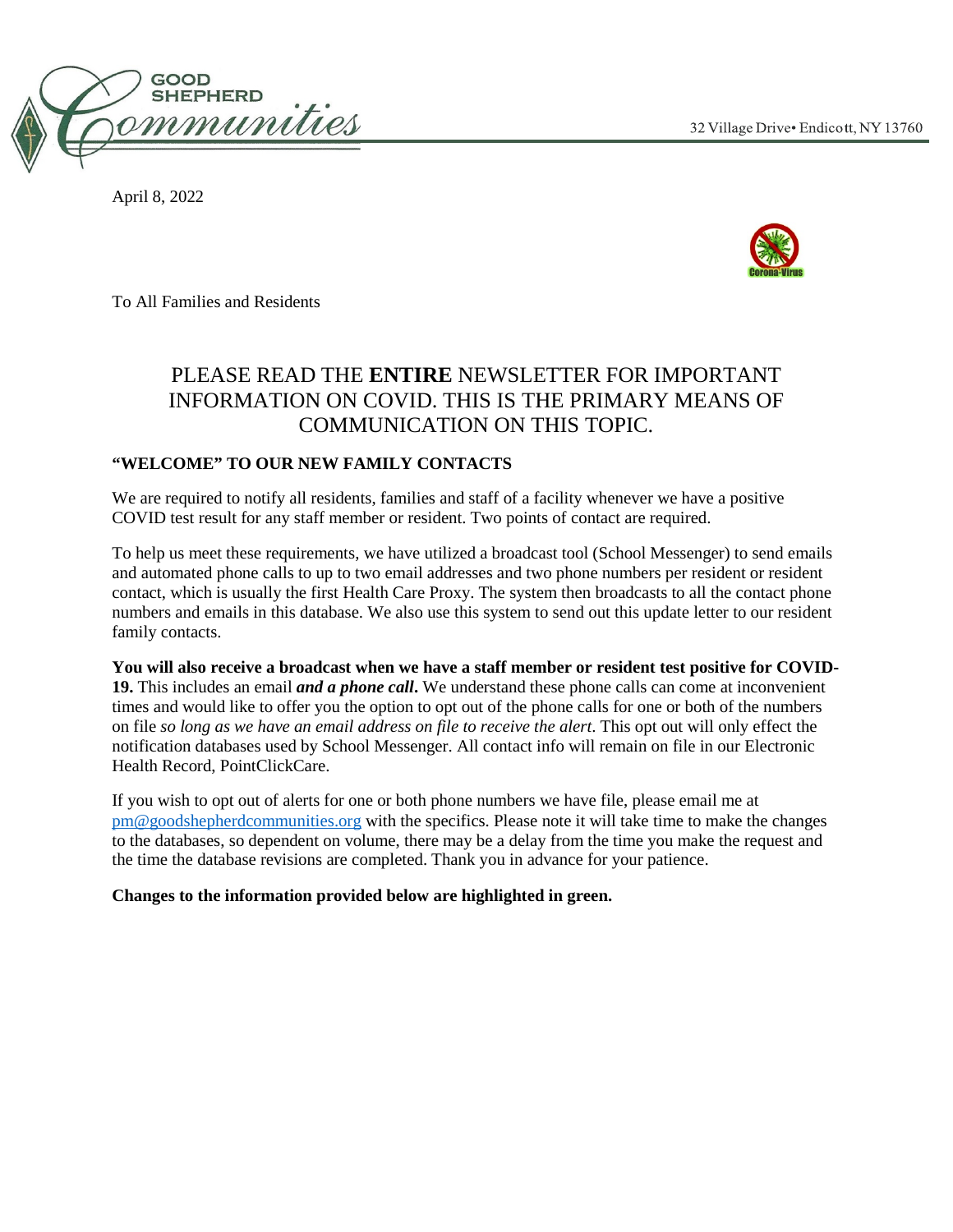# **GSC STATISTICS**

| as of                                |                |                |                 |
|--------------------------------------|----------------|----------------|-----------------|
| 4/7/2022                             | <b>GSFH</b>    | <b>GSVE</b>    | Chase           |
|                                      |                |                |                 |
| <b>Year To Date</b>                  |                |                |                 |
| + residents                          |                |                |                 |
| <b>SNF</b>                           | $\overline{1}$ | 2              | 17              |
| <b>ACF</b>                           | $\overline{2}$ |                | $5 n\rangle a$  |
| IL.                                  | $\overline{0}$ |                | 19 n a          |
| <b>Year To Date</b><br>+ Staff       |                |                |                 |
| <b>SNF</b>                           | 23             | 8              | 23              |
| <b>ACF</b>                           | 12             |                | $15 n\rangle$ a |
| IL                                   | n\a            |                | $6 n\rangle$ a  |
| <b>Year To Date</b><br><b>Deaths</b> |                |                |                 |
| <b>SNF</b>                           | $\overline{0}$ | 0              | 0               |
| <b>ACF</b>                           | $\Omega$       |                | $0 n\rangle$ a  |
| ĪL<br><b>Active</b>                  | $\overline{0}$ |                | 0 n a           |
| <b>Residents</b><br>Cases (in-       |                |                |                 |
| <b>SNF</b>                           | $\overline{0}$ | $\overline{2}$ | 0               |
| <b>ACF</b>                           | $\overline{0}$ |                | $0 n\rangle$ a  |
| IL                                   | $\overline{0}$ |                | $19 n\rangle$ a |
| <b>Staff</b><br><b>Furloughed</b>    |                |                |                 |
| <b>SNF</b>                           | $\overline{1}$ | 0              | 0               |
| <b>ACF</b>                           | $\overline{0}$ |                | 1 n a           |
| IL.                                  | $n\lambda$ a   |                | 0 n a           |

# **COMMUNITY LEVELS FOR BROOME AND CHENANGO COUNTIES**

# **COVID-19 County Check**

Find community levels and prevention steps by county.

# Select a Location (all fields required)



**Broome County** 

 $\checkmark$ 

**k Start Over** 

**Medium** 

In Broome County, New York, community level is Medium.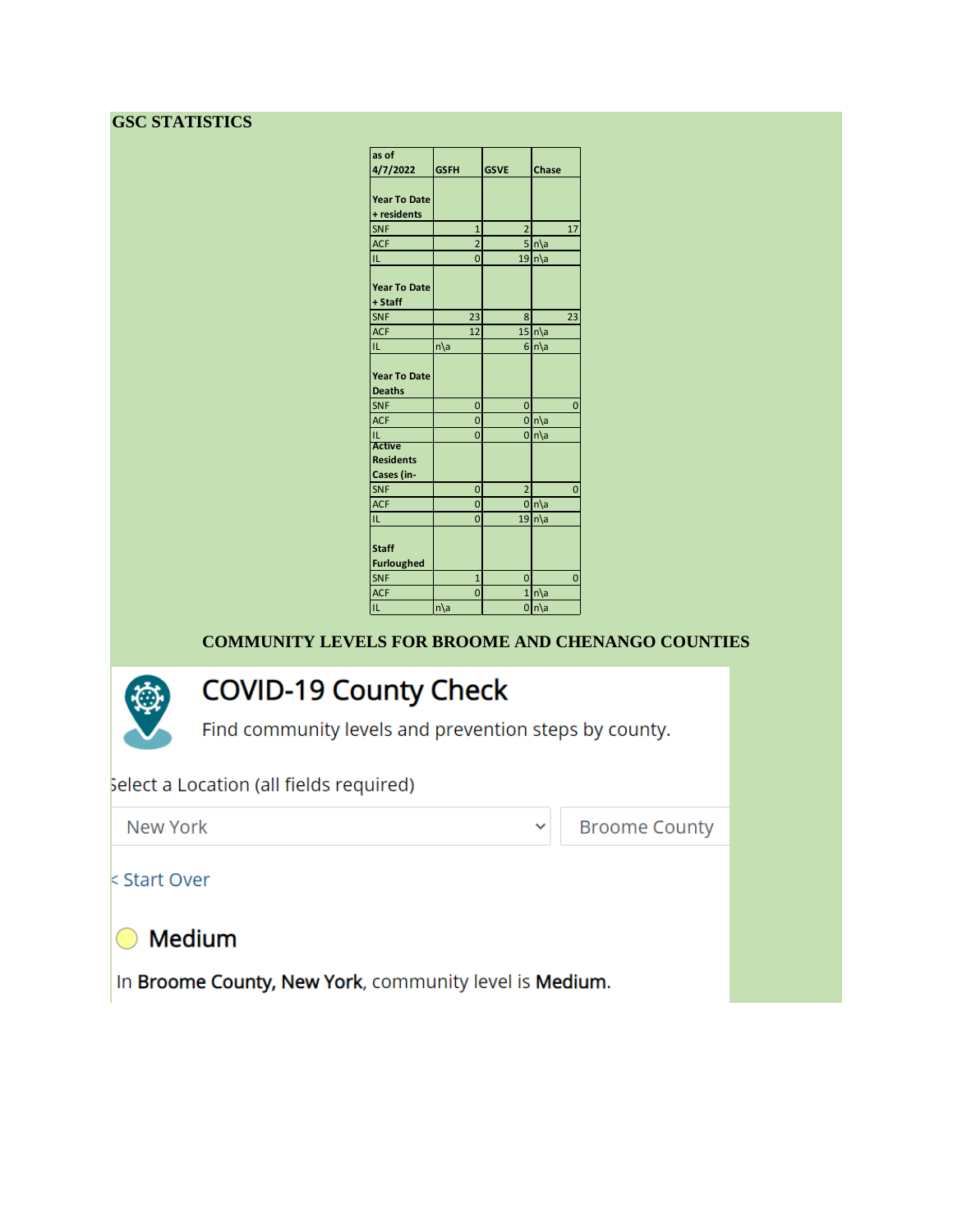

# **COVID-19 County Check**

Find community levels and prevention steps by county.

# Select a Location (all fields required)

**Chenango County** 

# < Start Over

New York

# Low

# **TRAMSMISSION RATES FOR BROOME AND CHENANGO COUNTIES**



# **GSVE IL RESIDENT COVID SURGE**

This week, GSVE experienced a sudden surge in COVID cases in Independent Living. As of today, we have 19 COVID positive IL residents. While all are symptomatic, at this point in time, we have no reports of serious illness or hospitalization. All are self-isolating for 5 days as recommended by the CDC and will refrain from entering the Village Center public areas for 10 days as an enhanced precaution. The residents have alerted any close contacts of their status.

Our investigation indicated there were some common activities and meals shared amongst those testing positive. Therefore, we believe transmission within GSVE is a possibility and in an abundance of caution, we will be adopting protocols at GSVE in IL to contain any further spread:

# Dining

Marketplace Breakfast and Lunch: Take out only, and please remember to mask and socially distance when waiting for your order

Dinner- Delivery and take-out only. Orders must be placed by noon each day from the menu including daily specials. Please call the podium at 6089 to place an order. For the time being, we will be suspending the Choose to Re-use program and using paper and plastic.

# Congregate Activities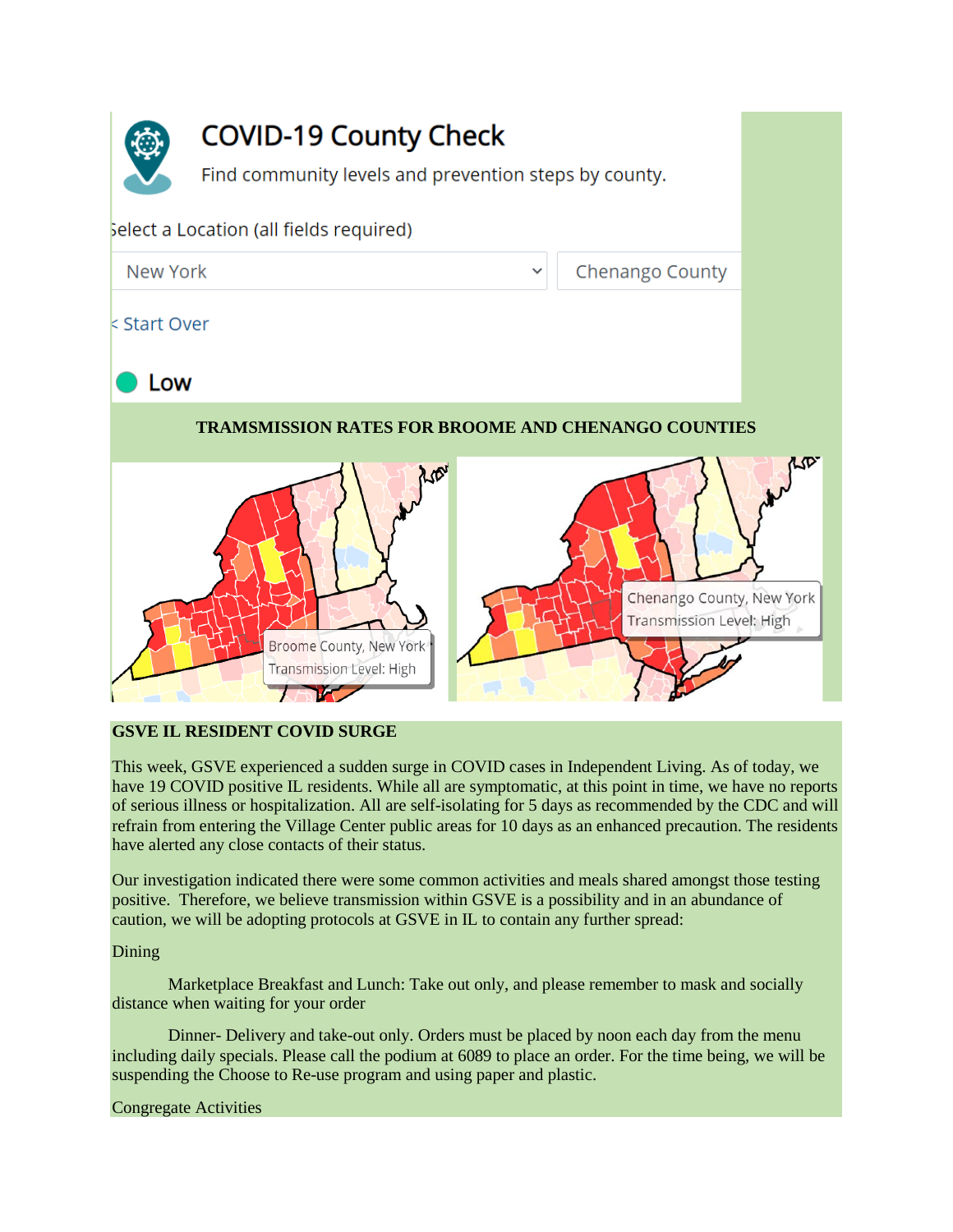#### Suspended until further notice.

#### Outpatient Rehab

Ongoing but screening protocols will apply.

Grocery Shopping Outings

Suspended.

#### Medical Transport

Ongoing

#### Resident Testing

We are asking all residents who are not currently self-isolating to be tested on site this Friday in the Village Center between 1pm-3pm. The timing of this is in accordance with CDC guidance which recommends testing take place at least 5 days post-exposure or earlier if symptoms develop.

#### Staff Testing

Staff testing will be offered Mon-Fri from 2:30p-3:30p in the Village Center, with the exception of today when to hours will be limited to 3p-3:30pm.

#### Visits to Health Care

While Health Care remains open for visitation, we highly discourage our IL residents from visiting until we have an opportunity to further assess the risk this might pose to our more vulnerable HC population.

#### Masks

Please remember that while being vaccinated and boosted has been shown to decrease the severity of illness, and chances of hospitalization or death, it does not completely prevent transmission. Given the age and possible underlying health issues of our residents, we will continue to require masks in all public areas.

#### Duration

We will re-assess our protocols on a regular basis. We appreciate your cooperation.

#### **CDC RECOMMENDS ADDITIONAL BOOSTERS FOR CERTAIN INDIVIDUALS**

Source- CDC Website: "Data continue to show the importance of vaccination and booster doses to protect individuals both from infection and severe outcomes of COVID-19. For adults and adolescents eligible for a first booster dose, these shots are safe and provide substantial benefit. During the recent Omicron surge, those who were boosted were 21-times less likely to die from COVID-19 compared to those who were unvaccinated, and 7-times less likely to be hospitalized. CDC continues to recommend that all eligible adults, adolescents, and children 5 and older be up to date on their COVID-19 vaccines, which includes getting an initial booster when eligible.

Following [FDA's regulatory action,](https://www.fda.gov/news-events/press-announcements/coronavirus-covid-19-update-fda-authorizes-second-booster-dose-two-covid-19-vaccines-older-and) the CDC is updating its recommendations to allow certain immunocompromised individuals and people over the age of 50 who received an initial booster dose at least 4 months ago to be eligible for another mRNA booster to increase their protection against severe disease from COVID-19. Separately and in addition, based on [newly published](https://www.cdc.gov/mmwr/volumes/71/wr/mm7113e2.htm?s_cid=mm7113e2_w)  [data,](https://www.cdc.gov/mmwr/volumes/71/wr/mm7113e2.htm?s_cid=mm7113e2_w) adults who received a primary vaccine and booster dose of Johnson & Johnson's Janssen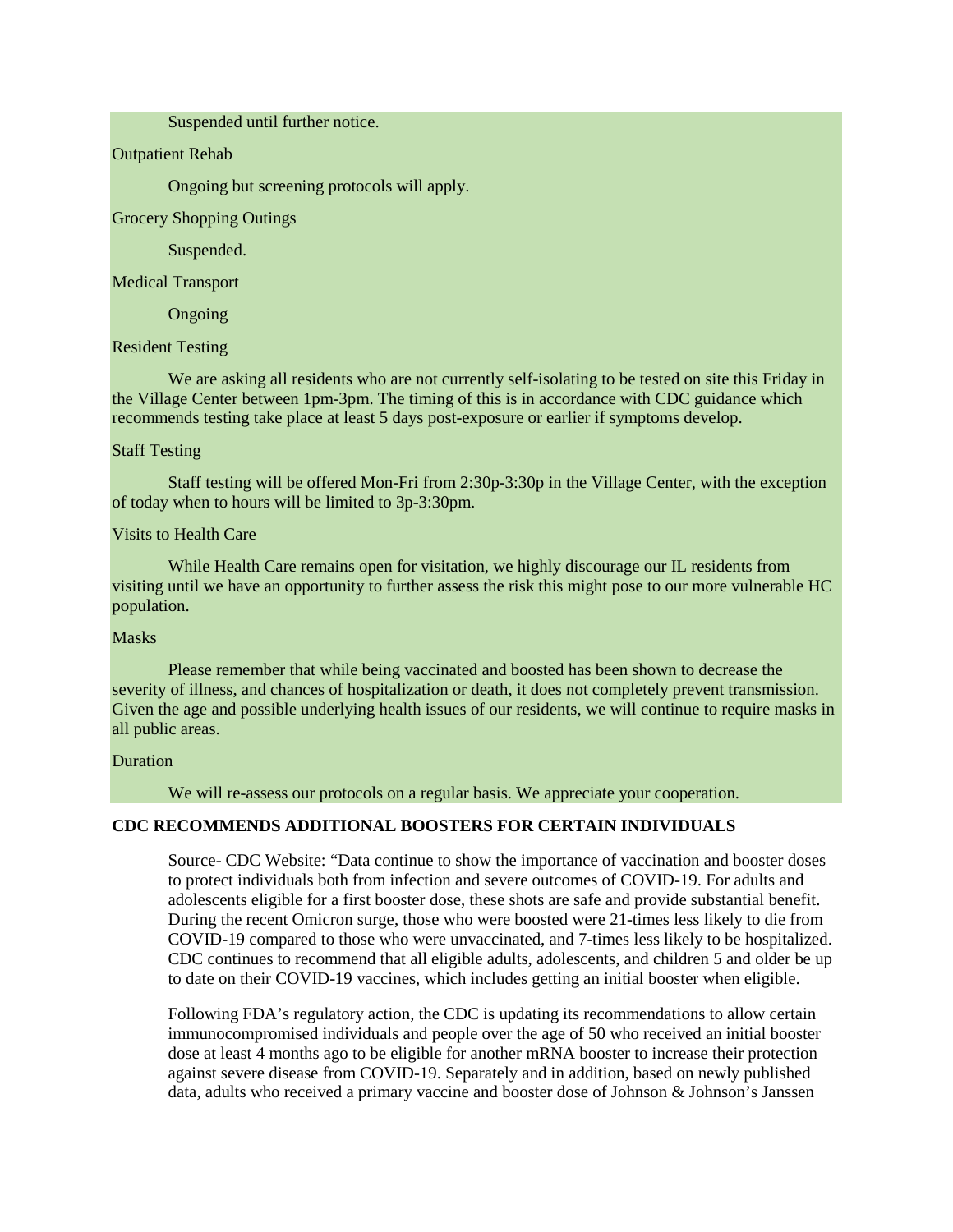COVID-19 vaccine at least 4 months ago may now receive a second booster dose using an mRNA COVID-19 vaccine.

These updated recommendations acknowledge the increased risk of severe disease in certain populations including those who are elderly or over the age of 50 with multiple underlying conditions, along with the currently available data on vaccine and booster effectiveness.

## *Good Shepherd is reviewing options to provide on-site clinics for interested staff and residents who meet the eligibility criteria listed above. More information will follow soon.*

## **NYS Mask Mandate**

The Governor lifted the mask mandate for businesses, but noted Counties, Cities and businesses can choose to continue to require masks. The mask requirement remains in effect for the following:

- State regulated Health Care Settings
- State regulated Adult Care Facilities and Nursing Homes
- Correctional Facilities
- Schools and Child Care Centers
- Homeless Shelters
- Domestic Violence Shelters
- Buses and bus stations, trains and train stations, subways and subway stations, and planes and airports

**Given the Broome County statistics reported above, we are still concerned that the Community Transmission Level is at High, and given our vulnerable population, we will continue to require masks for both staff and residents in Independent Living when in public areas other than when seated for drinks or a meal. We will re-evaluate this policy on a regular basis.**

## **NYS COVID GUIDANCE for SNF VISITORS**

- **SNF Visitors Masking and Distancing:**
	- o All visitors must wear a well-fitting non-surgical paper mask or a mask of higher quality (i.e., surgical mask, KN95, or N95) at all times during any visitation at the facility. If the visitor wishes, a cloth mask may be placed over the paper mask. The masks must cover both the nose and the mouth.
	- o All visitors must physically distance from facility personnel and other patients/residents/visitors who are not directly associated with the specific resident(s) being visited by that individual.
- **SNF Visitor Testing** 
	- o All nursing homes "must verify that visitors have received a negative SARS-CoV-2 test result one day prior to visitation for antigen tests and two days prior to visitation for NAAT (e.g., PCR) tests." This means, for example, that a test for a Sunday visit should be conducted no earlier than Saturday if it's an antigen test or Friday if it's a PCR test. We can accept lab results or the results of a home test.
	- o Results should be presented at screening.
	- o GS will provide rapid tests for those *unable to obtain them elsewhere*. These tests can be obtained from the receptionist screening the visitor, but must be administered outside of the facility independent of any assistance from our staff. Unfortunately, our staff will not be able to provide direction or physical assistance with the testing, so visitors who are unsure of their ability to self-administer the test should make alternate arrangements. For visitors who visit for multiple days, including a visitor who comes every day, proof of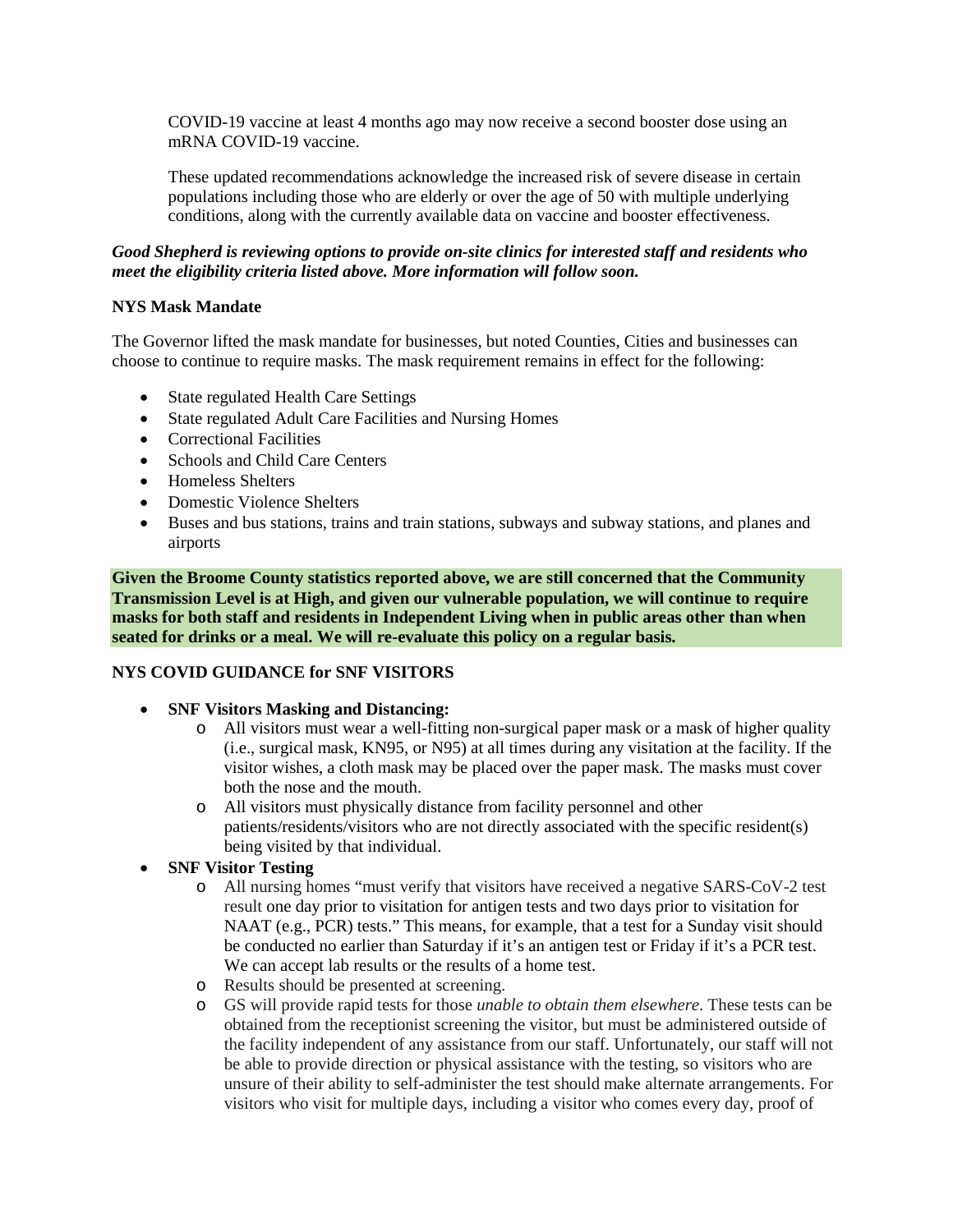negative testing is required as often as feasible, at a minimum every third day (meaning at a minimum testing is required on day 1, day 4, day 7, and so on).

- o Please note that GS has a limited supply of these tests. We encourage all visitors to explore alternative sources for testing:
	- Every home in the U.S. is eligible to order 4 free at-home COVID- $\Box$ 19 tests. The tests are completely free. Orders will usually ship in 7-12 days. The following link will allow you to order your free tests:<https://special.usps.com/testkits>
	- Pharmacies and other retail outlets.
	- Community based testing sites. To find one in your area, use the following link <https://www.hhs.gov/coronavirus/community-based-testing-sites/index.html>
- o Exemptions:
	- Ombudsman representatives. Under certain circumstances, the resident and ombudsman should be made aware of the potential risk of visiting, and the visit should take place in the resident's room.
	- Compassionate care visitors who are visiting in anticipation of end of life or in the case of significant mental, physical, or social decline or crisis. Other compassionate care visits are not exempted- only those that are so urgent in nature that the requirement to provide test results would result in an unacceptable delay in visiting. The visitor must wear any additional PPE that the facility deems appropriate.
	- **Emergency Medical Services personnel.**

## o **Protocol for SNF visitor testing:**

- When visitors enter the building for screening they will be asked for their negative test results. Negative tests results could be: a test card (Antigen Rapid test), electronic results (shown from their phone or tablet), or a paper laboratory result (PCR.)
- Receptionist/designee will confirm negative results on the visitor sign in log
- If the visitor does not present negative test results they will be given an iHealth OTC COVID-19 Antigen Rapid Test.
- The visitor should then return to their car and complete the test
- All tests cards should be discarded in a red biohazard bag located in the lobby.
- In the event a visitor refuses testing they will not be permitted in the facility. The receptionist should contact the HC Nurse immediately. The visitor may provide their contact information and the Nursing Home Administrator will contact them on the next business day.
- Note: If a visitor enters the facility after normal reception hours, the House Charge Nurse will be responsible to confirm negative test results and document on the visitor sign in log.
- o Positive Results and Infection within Prior 90 Days:
	- Visitors who have a positive viral test for COVID-19, symptoms of COVID-19, or currently meet the criteria for quarantine should not enter the facility [until they](https://urldefense.proofpoint.com/v2/url?u=https-3A__www.cdc.gov_coronavirus_2019-2Dncov_hcp_infection-2Dcontrol-2Drecommendations.html-3FCDC-5FAA-5FrefVal-3Dhttps-253A-252F-252Fwww.cdc.gov-252Fcoronavirus-252F2019-2Dncov-252Fhcp-252Finfection-2Dcontrol-2Dafter-2Dvaccination.html-23-3A-7E-3Atext-3DTop-2520of-2520Page-2D-2C2.-2520Recommended-2520infection-2520prevention-2520and-2520control-2520-28IPC-29-2520practices-2520when-2520caring-2520for-2520a-2520patient-2520with-2520suspected-2520or-2520confirmed-2520SARS-2DCoV-2D2-2520infection-2C-2DThe-2520IPC-2520recommendations&d=DwMFAg&c=euGZstcaTDllvimEN8b7jXrwqOf-v5A_CdpgnVfiiMM&r=dVsWmlZe0o8jsH5bN96UVtuYBwRuc3oJFf5U2Fg3vPE&m=mQJBtv61yKahnBH89GbG7VoB2uzUdyUE7ydan4n3wSc&s=npEViLQCjy2lpl9iJiNHINe55R3NMG0S0M1kk1hls-0&e=)  [meet the criteria used for residents to discontinue transmission-based precautions](https://urldefense.proofpoint.com/v2/url?u=https-3A__www.cdc.gov_coronavirus_2019-2Dncov_hcp_infection-2Dcontrol-2Drecommendations.html-3FCDC-5FAA-5FrefVal-3Dhttps-253A-252F-252Fwww.cdc.gov-252Fcoronavirus-252F2019-2Dncov-252Fhcp-252Finfection-2Dcontrol-2Dafter-2Dvaccination.html-23-3A-7E-3Atext-3DTop-2520of-2520Page-2D-2C2.-2520Recommended-2520infection-2520prevention-2520and-2520control-2520-28IPC-29-2520practices-2520when-2520caring-2520for-2520a-2520patient-2520with-2520suspected-2520or-2520confirmed-2520SARS-2DCoV-2D2-2520infection-2C-2DThe-2520IPC-2520recommendations&d=DwMFAg&c=euGZstcaTDllvimEN8b7jXrwqOf-v5A_CdpgnVfiiMM&r=dVsWmlZe0o8jsH5bN96UVtuYBwRuc3oJFf5U2Fg3vPE&m=mQJBtv61yKahnBH89GbG7VoB2uzUdyUE7ydan4n3wSc&s=npEViLQCjy2lpl9iJiNHINe55R3NMG0S0M1kk1hls-0&e=)  [\(quarantine\),](https://urldefense.proofpoint.com/v2/url?u=https-3A__www.cdc.gov_coronavirus_2019-2Dncov_hcp_infection-2Dcontrol-2Drecommendations.html-3FCDC-5FAA-5FrefVal-3Dhttps-253A-252F-252Fwww.cdc.gov-252Fcoronavirus-252F2019-2Dncov-252Fhcp-252Finfection-2Dcontrol-2Dafter-2Dvaccination.html-23-3A-7E-3Atext-3DTop-2520of-2520Page-2D-2C2.-2520Recommended-2520infection-2520prevention-2520and-2520control-2520-28IPC-29-2520practices-2520when-2520caring-2520for-2520a-2520patient-2520with-2520suspected-2520or-2520confirmed-2520SARS-2DCoV-2D2-2520infection-2C-2DThe-2520IPC-2520recommendations&d=DwMFAg&c=euGZstcaTDllvimEN8b7jXrwqOf-v5A_CdpgnVfiiMM&r=dVsWmlZe0o8jsH5bN96UVtuYBwRuc3oJFf5U2Fg3vPE&m=mQJBtv61yKahnBH89GbG7VoB2uzUdyUE7ydan4n3wSc&s=npEViLQCjy2lpl9iJiNHINe55R3NMG0S0M1kk1hls-0&e=) generally 10 days (revised to reflect new CMS guidance)
	- If a visitor has had COVID-19 in the past 90 days, they must still be tested. If they test positive, they must be excluded.

## **CMS GUIDANCE ON VISITATION**

CMS issued guidance on visitation as follows.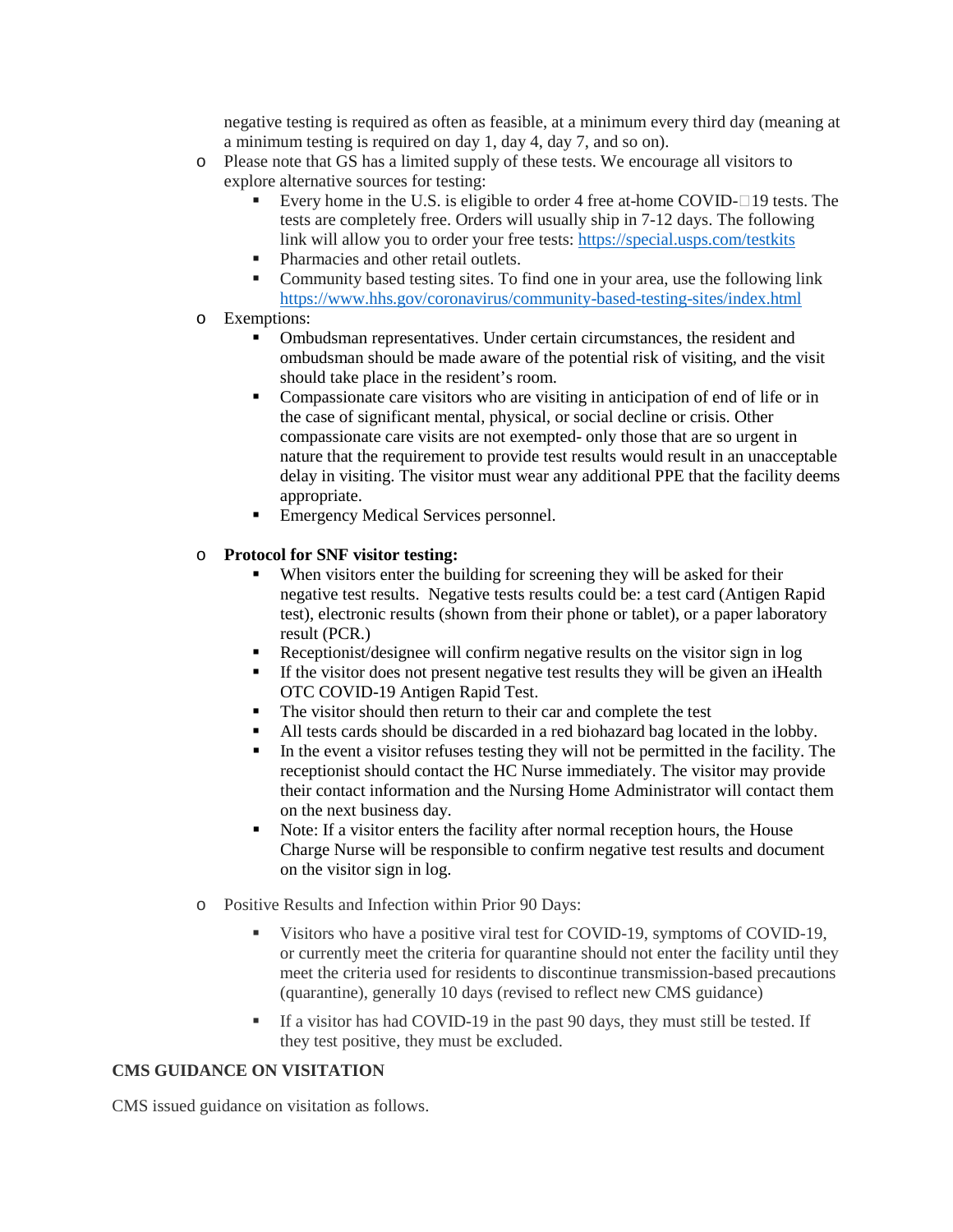The visitation guidance replaces the term "vaccinated" with "up-to-date with all recommended COVID-19 vaccine doses" and deletes the term "unvaccinated." In addition, it updates visitor screening and quarantine criteria. Specifically, the updated guidance:

- Clarifies that visitors who have a positive viral test for COVID-19, symptoms of COVID-19, or currently meet the criteria for quarantine should not enter the facility *[until they meet the criteria](https://urldefense.proofpoint.com/v2/url?u=https-3A__www.cdc.gov_coronavirus_2019-2Dncov_hcp_infection-2Dcontrol-2Drecommendations.html-3FCDC-5FAA-5FrefVal-3Dhttps-253A-252F-252Fwww.cdc.gov-252Fcoronavirus-252F2019-2Dncov-252Fhcp-252Finfection-2Dcontrol-2Dafter-2Dvaccination.html-23-3A-7E-3Atext-3DTop-2520of-2520Page-2D-2C2.-2520Recommended-2520infection-2520prevention-2520and-2520control-2520-28IPC-29-2520practices-2520when-2520caring-2520for-2520a-2520patient-2520with-2520suspected-2520or-2520confirmed-2520SARS-2DCoV-2D2-2520infection-2C-2DThe-2520IPC-2520recommendations&d=DwMFAg&c=euGZstcaTDllvimEN8b7jXrwqOf-v5A_CdpgnVfiiMM&r=dVsWmlZe0o8jsH5bN96UVtuYBwRuc3oJFf5U2Fg3vPE&m=mQJBtv61yKahnBH89GbG7VoB2uzUdyUE7ydan4n3wSc&s=npEViLQCjy2lpl9iJiNHINe55R3NMG0S0M1kk1hls-0&e=)  [used for residents to discontinue transmission-based precautions \(quarantine\),](https://urldefense.proofpoint.com/v2/url?u=https-3A__www.cdc.gov_coronavirus_2019-2Dncov_hcp_infection-2Dcontrol-2Drecommendations.html-3FCDC-5FAA-5FrefVal-3Dhttps-253A-252F-252Fwww.cdc.gov-252Fcoronavirus-252F2019-2Dncov-252Fhcp-252Finfection-2Dcontrol-2Dafter-2Dvaccination.html-23-3A-7E-3Atext-3DTop-2520of-2520Page-2D-2C2.-2520Recommended-2520infection-2520prevention-2520and-2520control-2520-28IPC-29-2520practices-2520when-2520caring-2520for-2520a-2520patient-2520with-2520suspected-2520or-2520confirmed-2520SARS-2DCoV-2D2-2520infection-2C-2DThe-2520IPC-2520recommendations&d=DwMFAg&c=euGZstcaTDllvimEN8b7jXrwqOf-v5A_CdpgnVfiiMM&r=dVsWmlZe0o8jsH5bN96UVtuYBwRuc3oJFf5U2Fg3vPE&m=mQJBtv61yKahnBH89GbG7VoB2uzUdyUE7ydan4n3wSc&s=npEViLQCjy2lpl9iJiNHINe55R3NMG0S0M1kk1hls-0&e=)* generally 10 days*.*
- Provides that if a resident's roommate is *not up-to-date* with all recommended COVID-19 vaccine doses, or immunocompromised (regardless of vaccination status), visits should not be conducted in the resident's room, if possible.
- Reinforces the need for masks and physical distancing during indoor visits when around other residents or HCP regardless of vaccination status, and:
	- o If the nursing home's county COVID-19 community level of transmission is **substantial to high**, all residents and visitors, regardless of vaccination status, should wear face coverings or masks and physically distance, at all times.
	- o In areas of low to moderate transmission, the safest practice is for residents and visitors to wear face coverings or masks and physically distance, particularly if either of them is at increased risk for severe disease or is *not up-to-date with all recommended COVID-19 vaccine doses*.
	- o Residents, regardless of vaccination status, can choose *not* to *wear face coverings or masks when other residents are not present and* have close contact (including touch) with their visitor.
	- o Residents (or their representative) and their visitors *who are not up-to-date with all recommended COVID-19 vaccine doses* should be advised of the risks of physical contact prior to the visit.
- Modifies provisions related to residents who leave the nursing home and return to recommend quarantine and testing for those who are not up-to-date with vaccinations.

# **CMS ISSUED GUIDANCE ON EMPLOYEE TESTING: STAFF NOT FULLY UP TO DATE INCLUDING UN-BOOSTED STAFF SUBJECT TO ROUTINE TESTING**

- In general, the testing guidance replaces the term "vaccinated" with "up-to-date with all recommended COVID-19 vaccine doses" and deletes the term "unvaccinated." In addition, it updates the recommendations for testing individuals within 90 days after recovering from COVID-19. "Up-to-Date" means a person has received all recommended COVID-19 vaccines, including any booster dose(s) when eligible.
- **As a result of this updated guidance, staff who are fully vaccinated and eligible for a booster,** *but are not boosted***, must be tested routinely based on the [community transmission](https://urldefense.proofpoint.com/v2/url?u=https-3A__covid.cdc.gov_covid-2Ddata-2Dtracker_-23county-2Dview-3Flist-5Fselect-5Fstate-3DNew-2BYork-26data-2Dtype-3DRisk&d=DwMFAg&c=euGZstcaTDllvimEN8b7jXrwqOf-v5A_CdpgnVfiiMM&r=dVsWmlZe0o8jsH5bN96UVtuYBwRuc3oJFf5U2Fg3vPE&m=mQJBtv61yKahnBH89GbG7VoB2uzUdyUE7ydan4n3wSc&s=njOhNkIBBiB-88o-mSyUqJyzQr-avCibP9hf9wDVp7Y&e=)  [rates in your facility's county,](https://urldefense.proofpoint.com/v2/url?u=https-3A__covid.cdc.gov_covid-2Ddata-2Dtracker_-23county-2Dview-3Flist-5Fselect-5Fstate-3DNew-2BYork-26data-2Dtype-3DRisk&d=DwMFAg&c=euGZstcaTDllvimEN8b7jXrwqOf-v5A_CdpgnVfiiMM&r=dVsWmlZe0o8jsH5bN96UVtuYBwRuc3oJFf5U2Fg3vPE&m=mQJBtv61yKahnBH89GbG7VoB2uzUdyUE7ydan4n3wSc&s=njOhNkIBBiB-88o-mSyUqJyzQr-avCibP9hf9wDVp7Y&e=) along with those who are not fully vaccinated and those who are unvaccinated (i.e., exempt).** In most counties, this is still twice weekly. Staff who are fully vaccinated and boosted and staff who have recovered in the prior 90 days do not need to be routinely tested for COVID-19. In general, the guidance provides that "testing is not necessary for asymptomatic people who have recovered from SARS-CoV-2 infection in the prior 90 days; however, if testing is performed on these people, an antigen test instead of a nucleic acid amplification test (NAAT) is recommended. This is because some people may remain NAAT positive but not be infectious during this period."